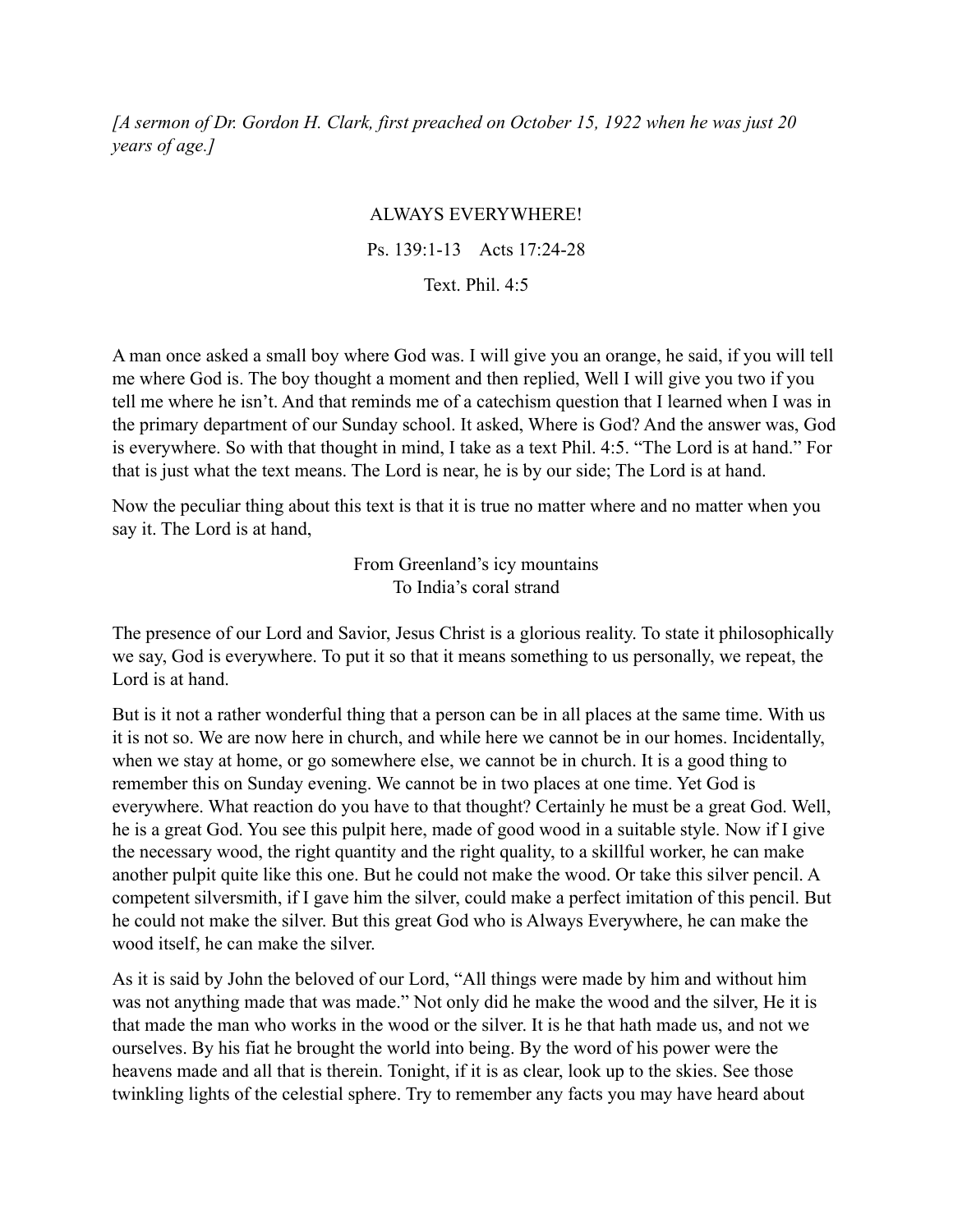them. Recall their immensity. One of them would stretch from the sun past the earth and as far again in the other direction. Then think of the far greater interstellar distances. If you could travel around the earth seven and a half times a second, it would take you hundreds of years to reach some of the stars you see. Consider the mathematical accuracy with which they swing around their orbits, ponder on their glory and strive to realize the meaning of, "The heavens declare the glory of God, and the firmament showeth his handiwork."

God is everywhere. How can we escape that conclusion? Permit me to take you in imagination to a far off country, a trip to fairy land. We will cross high mountains, and wide seas. We will travel over vast plains and burning deserts. At last we come to a palatial residence. As we walk up the steps the massive bronze doors open before us. We enter. No one is in sight. The dwelling is uninhabited. As we go from room to room other doors, moved by invisible hands open and close. We finally come to a room where a dinner is set before us. As we finish one course, the dishes are taken away and the next course is brought to us. Music is in the air. And yet we see no one. But you would say to yourself, there must be some cause for all this. You might say, why this is a haunted house.

Very well, call it haunted. But look at this world in which we live. See our earth, the moon and planets roll 'round the sun in mechanical precision. Look, the world is haunted by the eternal Spirit of God. In the far off Pleiades, and right in this room, everywhere God is present. The Lord is at hand.

There are those however who, while they can say God is everywhere, cannot say the Lord is at hand. They seem to understand the general statement of God's omnipresence, but fail to understand sometimes the particular case of The Lord is at hand. They will agree with you philosophically, but are apparently unable to apply their principles practically. They are like all men who, knowing they are going to die, deliberately refuse to believe it. Shall we not attempt to do better than that? Let us see if we cannot understand this phrase of Paul's, The Lord is at hand. It simply means that the Lord Jesus Christ is near us, by our sides, at hand. Immediately then the Christian feels the inspiration of the Master's presence. When we come to realize that our Lord is at hand, how differently we will act.

Suppose we begin right now to apply this truth to ourselves. The Lord is at hand. Well, where are we? We are right here in this church. Then he too is here with us. Recall the words he spoke while he was here among men. Where two or three are gathered together in my name there am I in the midst of them. We call this a church, the house of God. And while God is everywhere in his essence, he is present in his sanctuary in an especial manner. Wherever people gather together to worship him there he is with them in a peculiar manner. This special presence means that God is especially willing to hear and to answer our prayers, especially willing to accept our praise and worship. Not that he is any less willing to hear our private devotions, not that he wants any less our secret supplications, but that in addition to these he has required us not to forsake the assembling of ourselves together to worship him.

It makes no difference whether it is on the heathered hills of Scotland, or in the catacombs of Rome, or in the magnificent cathedrals of France and Italy. It makes no difference whether there are gathered together two or three, or two or three thousand, there he is in the midst of them. And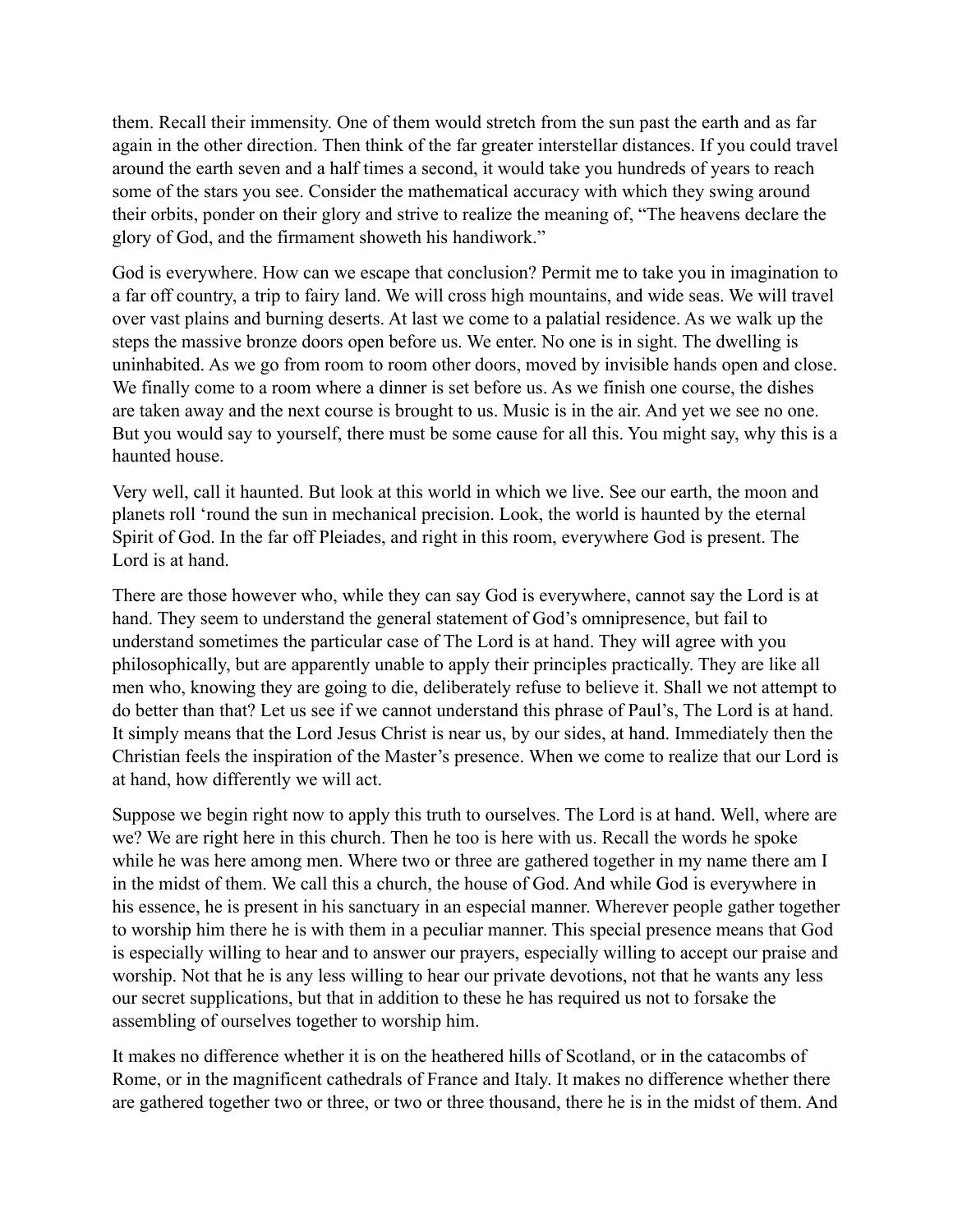because this evening God the Father, Jesus Christ the Son and the Holy Ghost, is in this room and present in this service, should we not be very reverent in the presence of the Triune God.

There is an older minister in this city whom I admire very much. And while I am very ready to listen to the advice of anyone who can help me in the ministry, I was especially pleased to listen to what this man had to say. He himself had gotten this piece of advice from an old minister in Scotland and was passing it on to me. It is good advice for a young preacher, but I think also that it is not out of place in the minds of the congregation. For it has its message for pulpit and pew alike. So the minister told me - Always remember that The King is in the audience!

Yet when this service will be ended and we go to our homes, we do not leave the King behind in the auditorium. We leave the house of worship but we do not go out of God's presence. He is always at hand. God is always everywhere. Just as surely as he is with us now, so surely is he with us in our everyday life. And we will do well to be reverent then as well. To remember then that the Lord is at hand will be a great and good influence in our lives.

One summer morning, a wealthy family in their summer residence, arose to find that thru the night the house had been ransacked by thieves. Things were topsy-turvy. The table that stood in the middle of the living room downstairs had been pushed to the wall for the evident purpose of depositing in the middle of the floor all the booty that was being collected from the different parts of the house. There they assembled their loot to pack perhaps before they made their expeditious get-away. But that was not so strange. What was strange was that a picture on the wall had been turned about so that only the back was seen. And as we turn the picture face about there is revealed that exquisite figure of Guido's Ecce Homo. It would seem that the burglar while at his work had been arrested by that face and found it impossible to go on as long as Christ was looking at him. So he turned the face of Christ to the wall.

How foolish it was to think that by turning a picture to the wall he could shut the eye of the allseeing God. And we are no less reprehensible if we figuratively efface the picture of Christ from our conscience that we may more comfortably continue to do what we should not do.

Some of you may know a man, or at least you can easily imagine one who will send a child out of his sight that he may do some wrong – just as if the eye of the child were more terrible than that of him who sitteth in the heavens. If you must sin, if you must do what is wrong, if you want to do that which you want no one to see, then take the advice of Jeremy Taylor. "Retire yourself wisely and go where God cannot see, for nowhere else will you be safe."

Some missionaries were teaching the natives of South America this lesson, that the Lord is at hand and can see and know all that is done. They listened and at length made reply thru a spokesman. We do not choose your God, they said. We do not want such a sharp-sighted God. We prefer to roam about our forests free from any such observation. It is sad, they had no real choice. Their only choice was whether they would acknowledge the living and true God and do his will, or whether they would continue to disobey him. And that too is the only choice that we can make.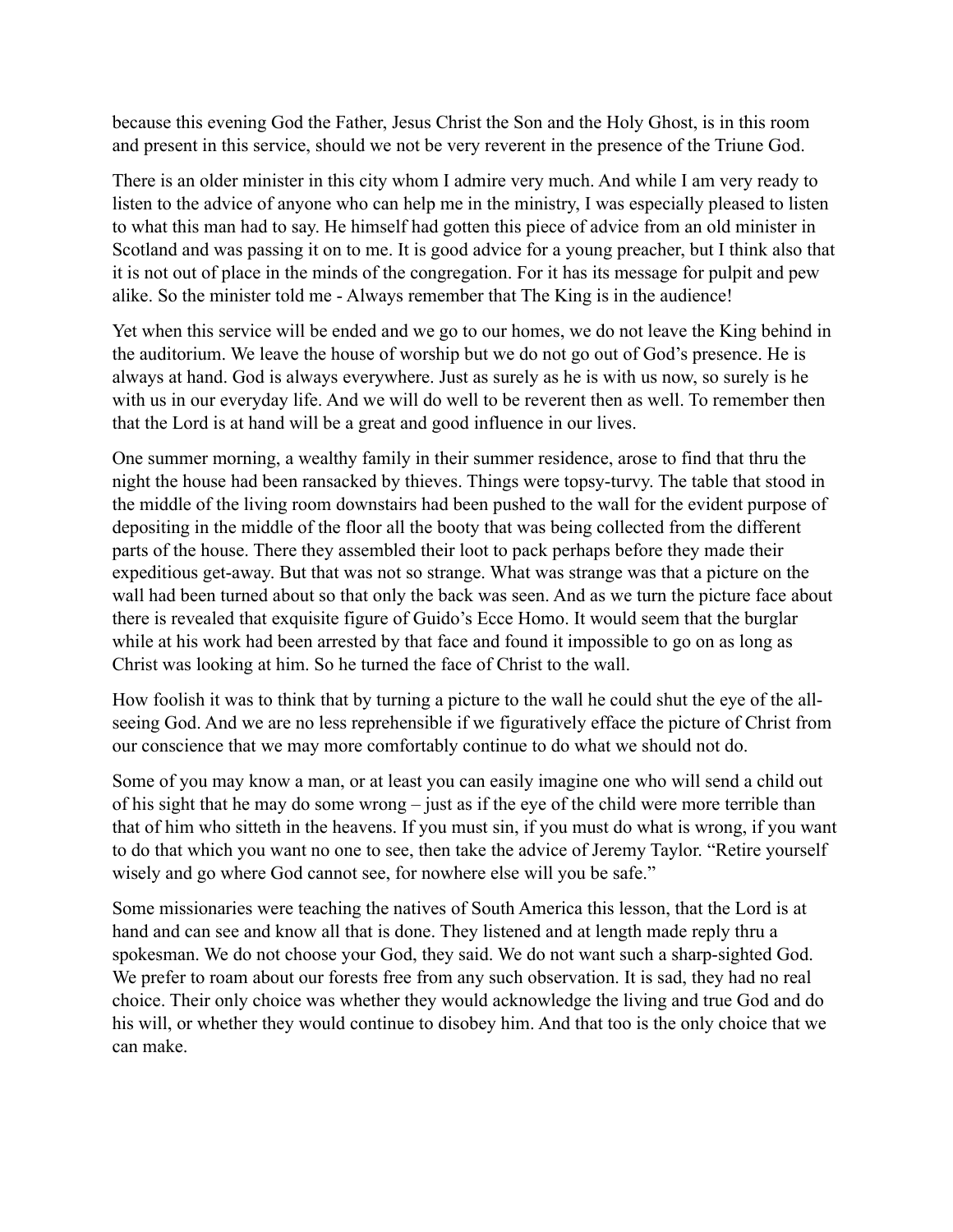God is in our everyday life whether we want him there or not. He observes our goings out and our comings in. We may know or we may not know that he is there, but nevertheless he is at hand. Permit an illustration.

Go back in your memories a few years if you please to the time that you sat in that school room under the teacher whom you either loved or hated. Recall all your playmates. Many pleasant scenes will flash into your minds and maybe some that are not so pleasant. Well, do you remember one day, the teacher went out of the room. And how did the pupils behave. The boys began to throw chalk and bang board-rubbers around. The girls, well I am not quite so familiar with what the girls do on such occasions. At any rate there was general disorder. Then in the midst of the noise and confusion the teacher entered and quietly stood by the door, unobserved but observing. Then just as one boy is about to heave a board-rubber clean across the room, he catches a glimpse of something in the corner of his eye. His arm half drops, he edges over to his seat, looks very foolish, sits down and begins to study. Another boy sees him and wonders if he is sick, and by intuition looks around to see if there is a reason. He sees the reason standing in the doorway looking on. He too then edges to his seat, he too looks very foolish, sits down and begins to study.

Well the school of which I am speaking is the world we live in. That school is this church. And we are the pupils. God is nearby, at the door so to speak, watching us. Some of us know that he is watching, some of us love him and are trying to do his will. Others do not know and are not trying. They are still shooting the spitballs of sin and hurling the board-rubbers of crime.

Which are you doing? Do you know that the Lord is at hand? Or have you not yet found it out? Have you started studying your lessons, or are you still throwing chalk?

The Lord is at hand. To the chalk-thrower this is a fearful statement. It fills him with terror. It is a most disagreeable statement, for it means being kept after school. But to the one who is studying, to the Christian, the statement brings overflowing inspiration. It brings consolation in trouble, it makes happiness sweeter. The Lord is at hand. With this thought the common tasks of life shine with a new glory because he is by our side. The mother, sewing buttons on the boy's coat or washing supper dishes, the father sweating in the shop or confined to the office, knowing the Lord is at hand almost begins to see God. We almost begin to see God in the common tasks of life.

There was a boy about twelve years old who wanted to see God. One day he asked his father if anyone could see God. The father was perhaps not as sensitive as the shy son and gruffly answered, No. This hurt the lad, but he said nothing. He went out to the fields and woods, for they lived in the country, and watched the flowers and the birds, and thought that the God that made them all ought to be seen somewhere. So he longed to see God. One day the family was to have the minister to dinner. Now thought the boy, here is my opportunity. Sure enough, after dinner the minister had a few moments by himself in the parlor. The youngster crept quietly and respectfully in, and asked, Sir, Can we see God? The man answered with a verse of Scripture, No man can see God and live. This hurt the boy exceedingly. His fondest hope was shattered. He went again to the woods and cried, for his disappointment was great.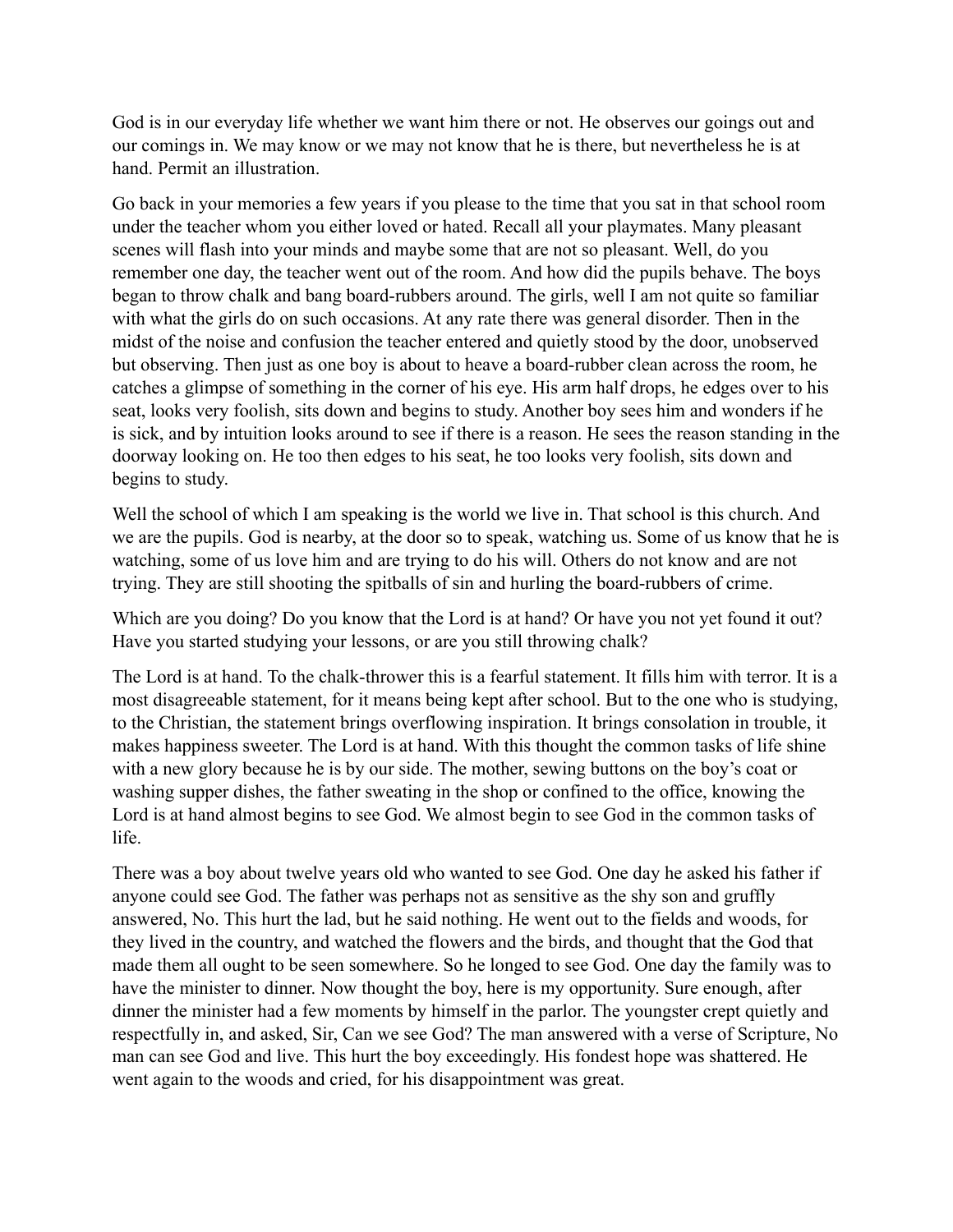Not long after, the boy fell in with a fisherman who fished in the river which ran by not so far from the house. And many an afternoon he spent with this old man in his boat on the river. The parents were somewhat solicitous about their child's welfare, they wanted to know what kind of a man their boy was associating with. It is well that parents should know this, though it has been charged recently that the parents have been negligent in their duties. These parents asked the boy what sort of man this fisherman was. What does he talk about? Well, said the boy, He doesn't talk much at all. But sometimes at sunset, after he has pulled in the lines and we are just drifting, I've seen a tear trickle down his face as he watches the sun go down. The parents evidently thought he man was all right, for the boy continued to go with the old fisherman.

One afternoon, when the lines had been pulled in and they were simply drifting, the boy was watching the old man as he gazed into the low descending sun. He trembled a moment, he hesitated. Should he or should he not? Then suddenly spurring up his courage, he leaned forward and earnestly asked the man, Sir, I promised myself never to ask this question of anyone again, but will you tell me please, can you see God? The old man sat as if he had not heard. His eyes were fixed on that ball of gold as it sank beneath the western horizon. The boy leaned forward again, and more earnestly asked, Tell me sir, can you see God? But the old man never moved a muscle. Intent on the flaming fire as it was being extinguished by the advancing evening, he sat still and gave no sign that the boy had spoken. Then the third time, Tell me please, said the boy and he shook the old man by the sleeve, tell me, can you see God?

And slowly, as a tear began to trickle down the face lighted by the last rays of the departing day, slowly he replied, Sonny, it's gettin' so I can't see anything else.

O Lord God and Heavenly Father, thou art a God at hand and not a God afar off. Can any man hide himself in the secret places that I shall not see him, saith the Lord. Do I Not fill heaven and earth? O Lord thou art ever near.

If I take the wings of the morning and dwell in the uttermost parts of the sea, even there shall thy hand lead me and thy right hand shall hold me.

We thank thee O Lord for this thy guiding and protecting presence. Yet not only for thy all-pervading essence but also for thine indwelling presence do we praise thee. We rejoice that thou thru the Holy Spirit dost form Christ in us and thus we are filled in all the fullness of God. But who can comprehend thy teachings. For thou art God. To thee be glory and dominion for ever and ever. Amen.